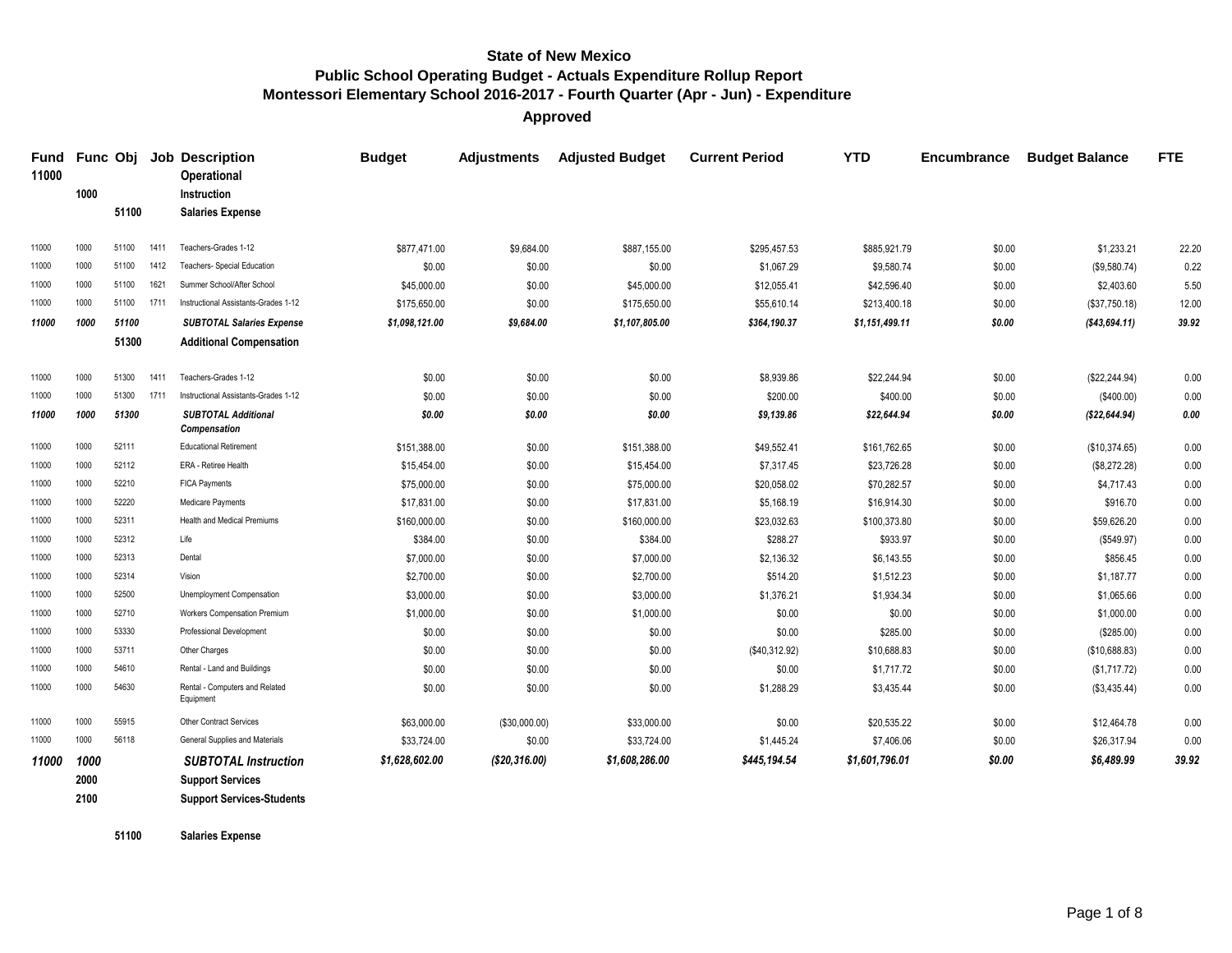|       |      |               |                                                               |              | <b>Approved</b> |              |              |              |        |               |      |
|-------|------|---------------|---------------------------------------------------------------|--------------|-----------------|--------------|--------------|--------------|--------|---------------|------|
| 11000 | 2100 | 51100<br>1217 | Secretarial/Clerical/Technical Assistants                     | \$124,477.00 | \$52,000.00     | \$176,477.00 | \$50,066.60  | \$163,981.27 | \$0.00 | \$12,495.73   | 5.40 |
| 11000 | 2100 | 51100         | <b>SUBTOTAL Salaries Expense</b>                              | \$124,477.00 | \$52,000.00     | \$176,477.00 | \$50,066.60  | \$163,981.27 | \$0.00 | \$12,495.73   | 5.40 |
|       |      | 51300         | <b>Additional Compensation</b>                                |              |                 |              |              |              |        |               |      |
| 11000 | 2100 | 51300<br>1217 | Secretarial/Clerical/Technical Assistants                     | \$0.00       | \$0.00          | \$0.00       | (\$3,200.00) | \$6,324.12   | \$0.00 | (\$6,324.12)  | 0.00 |
| 11000 | 2100 | 51300         | <b>SUBTOTAL Additional</b><br><b>Compensation</b>             | \$0.00       | \$0.00          | \$0.00       | (\$3,200.00) | \$6,324.12   | \$0.00 | (\$6,324.12)  | 0.00 |
| 11000 | 2100 | 52111         | <b>Educational Retirement</b>                                 | \$20,082.00  | \$0.00          | \$20,082.00  | \$6,959.27   | \$24,117.33  | \$0.00 | (\$4,035.33)  | 0.00 |
| 11000 | 2100 | 52112         | ERA - Retiree Health                                          | \$1,618.00   | \$0.00          | \$1,618.00   | \$1,001.32   | \$3,470.08   | \$0.00 | (\$1,852.08)  | 0.00 |
| 11000 | 2100 | 52210         | <b>FICA Payments</b>                                          | \$7,469.00   | \$6,000.00      | \$13,469.00  | \$3,052.67   | \$10,437.09  | \$0.00 | \$3,031.91    | 0.00 |
| 11000 | 2100 | 52220         | Medicare Payments                                             | \$1,867.00   | \$0.00          | \$1,867.00   | \$713.99     | \$2,441.21   | \$0.00 | (\$574.21)    | 0.00 |
| 11000 | 2100 | 52311         | Health and Medical Premiums                                   | \$16,000.00  | \$22,000.00     | \$38,000.00  | \$7,089.48   | \$22,927.92  | \$0.00 | \$15,072.08   | 0.00 |
| 11000 | 2100 | 52312         | Life                                                          | \$38.00      | \$0.00          | \$38.00      | \$37.46      | \$109.04     | \$0.00 | (\$71.04)     | 0.00 |
| 11000 | 2100 | 52313         | Dental                                                        | \$700.00     | \$0.00          | \$700.00     | \$647.94     | \$1,902.74   | \$0.00 | (\$1,202.74)  | 0.00 |
| 11000 | 2100 | 52314         | Vision                                                        | \$270.00     | \$0.00          | \$270.00     | \$109.20     | \$331.07     | \$0.00 | (\$61.07)     | 0.00 |
| 11000 | 2100 | 52500         | Unemployment Compensation                                     | \$500.00     | \$0.00          | \$500.00     | \$0.00       | \$0.00       | \$0.00 | \$500.00      | 0.00 |
| 11000 | 2100 | 53211         | Diagnosticians - Contracted                                   | \$0.00       | \$0.00          | \$0.00       | \$2,556.46   | \$0.00       | \$0.00 | \$0.00        | 0.00 |
| 11000 | 2100 | 53212         | Speech Therapists - Contracted                                | \$0.00       | \$0.00          | \$0.00       | \$4,883.67   | \$4,883.67   | \$0.00 | (\$4,883.67)  | 0.00 |
| 11000 | 2100 | 53213         | Occupational Therapists - Contracted                          | \$0.00       | \$0.00          | \$0.00       | \$16,601.36  | \$31,230.48  | \$0.00 | (\$31,230.48) | 0.00 |
| 11000 | 2100 | 53214         | Therapists - Contracted                                       | \$0.00       | \$0.00          | \$0.00       | \$822.82     | \$822.82     | \$0.00 | (\$822.82)    | 0.00 |
| 11000 | 2100 | 55915         | <b>Other Contract Services</b>                                | \$20,000.00  | \$0.00          | \$20,000.00  | \$0.00       | \$0.00       | \$0.00 | \$20,000.00   | 0.00 |
| 11000 | 2100 |               | <b>SUBTOTAL Support</b><br><b>Services-Students</b>           | \$193,021.00 | \$80,000.00     | \$273,021.00 | \$91,342.24  | \$272,978.84 | \$0.00 | \$42.16       | 5.40 |
|       | 2300 |               | <b>Support Services-General</b><br>Administration             |              |                 |              |              |              |        |               |      |
| 11000 | 2300 | 53411         | Auditing                                                      | \$15,000.00  | \$12,000.00     | \$27,000.00  | \$0.00       | \$18,243.13  | \$0.00 | \$8,756.87    | 0.00 |
| 11000 | 2300 | 53413         | Legal                                                         | \$10,000.00  | \$0.00          | \$10,000.00  | \$476.58     | \$13,957.99  | \$0.00 | (\$3,957.99)  | 0.00 |
| 11000 | 2300 | 53711         | Other Charges                                                 | \$0.00       | \$0.00          | \$0.00       | \$1,617.12   | \$4,836.48   | \$0.00 | (\$4,836.48)  | 0.00 |
| 11000 | 2300 | 55811         | <b>Board Travel</b>                                           | \$0.00       | \$0.00          | \$0.00       | \$158.63     | \$158.63     | \$0.00 | (\$158.63)    | 0.00 |
| 11000 | 2300 | 55812         | <b>Board Training</b>                                         | \$2,000.00   | \$0.00          | \$2,000.00   | \$0.00       | \$0.00       | \$0.00 | \$2,000.00    | 0.00 |
| 11000 | 2300 | 55915         | <b>Other Contract Services</b>                                | \$0.00       | \$0.00          | \$0.00       | \$0.00       | \$1,073.12   | \$0.00 | (\$1,073.12)  | 0.00 |
| 11000 | 2300 |               | <b>SUBTOTAL Support</b><br>Services-General<br>Administration | \$27,000.00  | \$12,000.00     | \$39,000.00  | \$2,252.33   | \$38,269.35  | \$0.00 | \$730.65      | 0.00 |
|       | 2400 |               | <b>Support Services-School</b><br>Administration              |              |                 |              |              |              |        |               |      |
|       |      | 51100         | <b>Salaries Expense</b>                                       |              |                 |              |              |              |        |               |      |
| 11000 | 2400 | 51100<br>1112 | Principals                                                    | \$80.958.00  | \$0.00          | \$80,958,00  | \$18,820.39  | \$81.095.99  | \$0.00 | (\$137.99)    | 0.80 |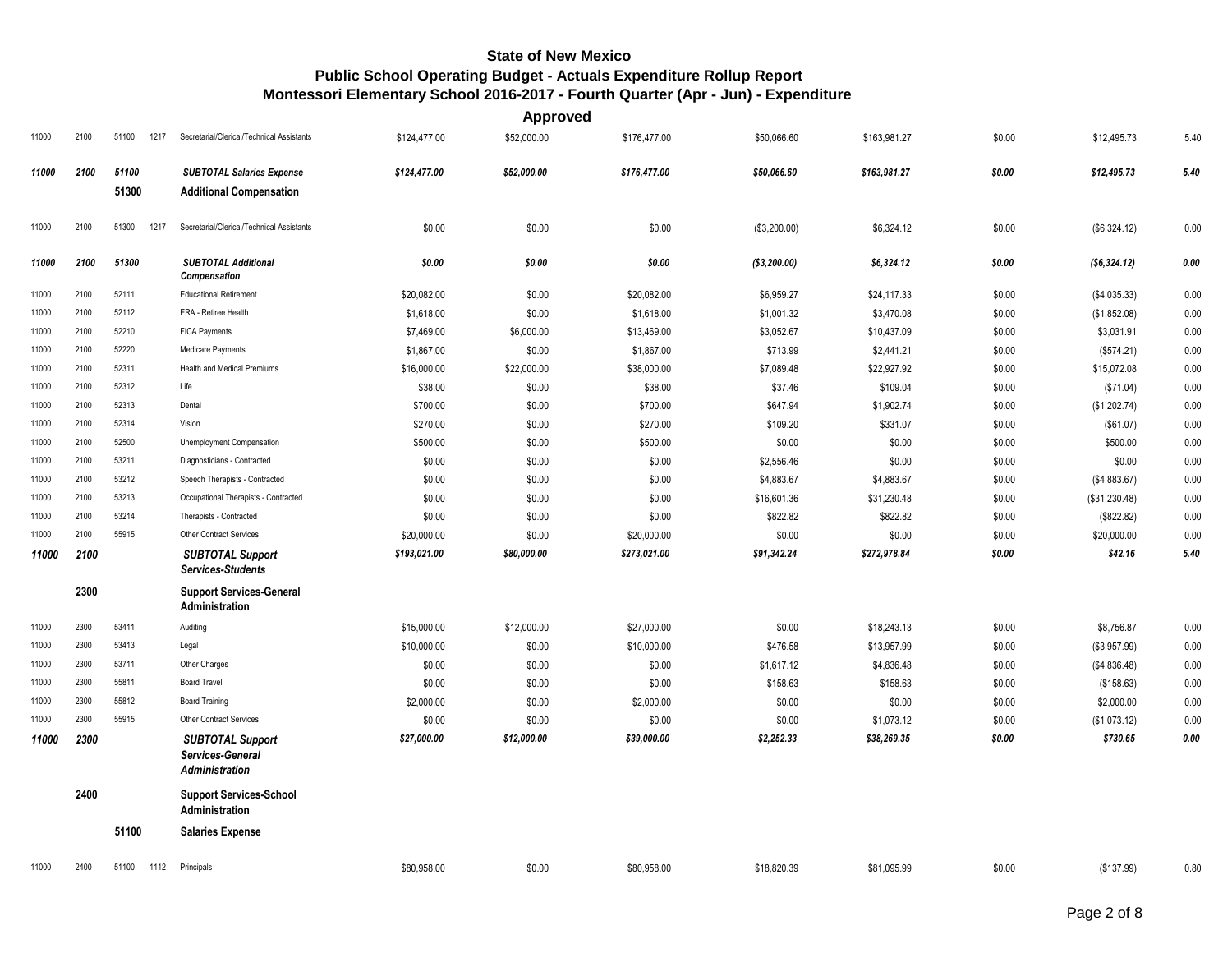|       |      |               |                                                                     |              | Approved    |              |             |              |        |               |      |
|-------|------|---------------|---------------------------------------------------------------------|--------------|-------------|--------------|-------------|--------------|--------|---------------|------|
| 11000 | 2400 | 51100         | <b>SUBTOTAL Salaries Expense</b>                                    | \$80,958.00  | \$0.00      | \$80,958.00  | \$18,820.39 | \$81,095.99  | \$0.00 | (\$137.99)    | 0.80 |
| 11000 | 2400 | 52111         | <b>Educational Retirement</b>                                       | \$11,253.00  | \$0.00      | \$11,253.00  | \$2,596.91  | \$11,253.31  | \$0.00 | (\$0.31)      | 0.00 |
| 11000 | 2400 | 52112         | ERA - Retiree Health                                                | \$1,619.00   | \$0.00      | \$1,619.00   | \$373.62    | \$1,619.02   | \$0.00 | (\$0.02)      | 0.00 |
| 11000 | 2400 | 52210         | <b>FICA Payments</b>                                                | \$4,857.00   | \$0.00      | \$4,857.00   | \$1,158.36  | \$5,019.56   | \$0.00 | (\$162.56)    | 0.00 |
| 11000 | 2400 | 52220         | Medicare Payments                                                   | \$1,214.00   | \$0.00      | \$1,214.00   | \$270.90    | \$1,173.90   | \$0.00 | \$40.10       | 0.00 |
| 11000 | 2400 | 52312         | Life                                                                | \$0.00       | \$0.00      | \$0.00       | \$5.25      | \$20.25      | \$0.00 | (\$20.25)     | 0.00 |
| 11000 | 2400 | 52500         | Unemployment Compensation                                           | \$500.00     | \$0.00      | \$500.00     | \$0.00      | \$0.00       | \$0.00 | \$500.00      | 0.00 |
| 11000 | 2400 | 53330         | Professional Development                                            | \$0.00       | \$0.00      | \$0.00       | \$150.00    | \$150.00     | \$0.00 | (\$150.00)    | 0.00 |
| 11000 | 2400 |               | <b>SUBTOTAL Support</b><br>Services-School<br><b>Administration</b> | \$100,401.00 | \$0.00      | \$100,401.00 | \$23,375.43 | \$100,332.03 | \$0.00 | \$68.97       | 0.80 |
|       | 2500 | 51100         | <b>Central Services</b><br><b>Salaries Expense</b>                  |              |             |              |             |              |        |               |      |
| 11000 | 2500 | 51100<br>1113 | Administrative Associates                                           | \$64,020.00  | \$0.00      | \$64,020.00  | \$0.00      | \$0.00       | \$0.00 | \$64,020.00   | 0.00 |
| 11000 | 2500 | 51100<br>1115 | Assoc. Supt.-Fin./Bus. Mgr.                                         | \$0.00       | \$0.00      | \$0.00       | \$15,179.62 | \$61,078.45  | \$0.00 | (\$61,078.45) | 0.65 |
| 11000 | 2500 | 51100         | <b>SUBTOTAL Salaries Expense</b>                                    | \$64,020.00  | \$0.00      | \$64,020.00  | \$15,179.62 | \$61,078.45  | \$0.00 | \$2,941.55    | 0.65 |
| 11000 | 2500 | 52111         | <b>Educational Retirement</b>                                       | \$8,900.00   | \$0.00      | \$8,900.00   | \$2,109.96  | \$9,143.16   | \$0.00 | (\$243.16)    | 0.00 |
| 11000 | 2500 | 52112         | ERA - Retiree Health                                                | \$1,281.00   | \$0.00      | \$1,281.00   | \$303.60    | \$1,315.60   | \$0.00 | (\$34.60)     | 0.00 |
| 11000 | 2500 | 52210         | <b>FICA Payments</b>                                                | \$3,842.00   | \$0.00      | \$3,842.00   | \$867.42    | \$3,790.39   | \$0.00 | \$51.61       | 0.00 |
| 11000 | 2500 | 52220         | Medicare Payments                                                   | \$960.00     | \$0.00      | \$960.00     | \$202.86    | \$886.46     | \$0.00 | \$73.54       | 0.00 |
| 11000 | 2500 | 52311         | <b>Health and Medical Premiums</b>                                  | \$8,000.00   | \$0.00      | \$8,000.00   | \$2,528.20  | \$6,899.32   | \$0.00 | \$1,100.68    | 0.00 |
| 11000 | 2500 | 52312         | Life                                                                | \$20.00      | \$0.00      | \$20.00      | \$3.66      | \$15.86      | \$0.00 | \$4.14        | 0.00 |
| 11000 | 2500 | 52313         | Dental                                                              | \$500.00     | \$0.00      | \$500.00     | \$144.22    | \$398.46     | \$0.00 | \$101.54      | 0.00 |
| 11000 | 2500 | 52314         | Vision                                                              | \$102.00     | \$0.00      | \$102.00     | \$25.04     | \$69.20      | \$0.00 | \$32.80       | 0.00 |
| 11000 | 2500 | 52500         | Unemployment Compensation                                           | \$1,281.00   | \$0.00      | \$1,281.00   | \$0.00      | \$0.00       | \$0.00 | \$1,281.00    | 0.00 |
| 11000 | 2500 | 52710         | Workers Compensation Premium                                        | \$640.00     | \$0.00      | \$640.00     | \$0.00      | \$0.00       | \$0.00 | \$640.00      | 0.00 |
| 11000 | 2500 | 53330         | Professional Development                                            | \$1,500.00   | \$0.00      | \$1,500.00   | \$600.00    | \$750.00     | \$0.00 | \$750.00      | 0.00 |
| 11000 | 2500 | 53414         | Other Services                                                      | \$0.00       | \$13,000.00 | \$13,000.00  | \$0.00      | \$1,878.99   | \$0.00 | \$11,121.01   | 0.00 |
| 11000 | 2500 | 53711         | Other Charges                                                       | \$0.00       | \$0.00      | \$0.00       | \$41.36     | \$14,504.67  | \$0.00 | (\$14,504.67) | 0.00 |
| 11000 | 2500 | 55915         | <b>Other Contract Services</b>                                      | \$0.00       | \$0.00      | \$0.00       | \$0.00      | \$7,211.40   | \$0.00 | (\$7,211.40)  | 0.00 |
| 11000 | 2500 | 56113         | Software                                                            | \$9,000.00   | \$0.00      | \$9,000.00   | \$0.00      | \$0.00       | \$0.00 | \$9,000.00    | 0.00 |
| 11000 | 2500 |               | <b>SUBTOTAL Central</b><br><b>Services</b>                          | \$100,046.00 | \$13,000.00 | \$113,046.00 | \$22,005.94 | \$107,941.96 | \$0.00 | \$5,104.04    | 0.65 |
|       | 2600 |               | Operation & Maintenance of<br>Plant                                 |              |             |              |             |              |        |               |      |
|       |      | 51100         | <b>Salaries Expense</b>                                             |              |             |              |             |              |        |               |      |
| 11000 | 2600 | 51100<br>1615 | Custodial                                                           | \$23,500.00  | \$0.00      | \$23,500.00  | \$5,014.40  | \$21,704.55  | \$0.00 | \$1,795.45    | 1.00 |
| 11000 | 2600 | 51100         | <b>SUBTOTAL Salaries Expense</b>                                    | \$23,500.00  | \$0.00      | \$23,500.00  | \$5,014.40  | \$21,704.55  | \$0.00 | \$1,795.45    | 1.00 |
| 11000 | 2600 | 52111         | <b>Educational Retirement</b>                                       | \$3,267.00   | \$0.00      | \$3,267.00   | \$696.98    | \$3,016.84   | \$0.00 | \$250.16      | 0.00 |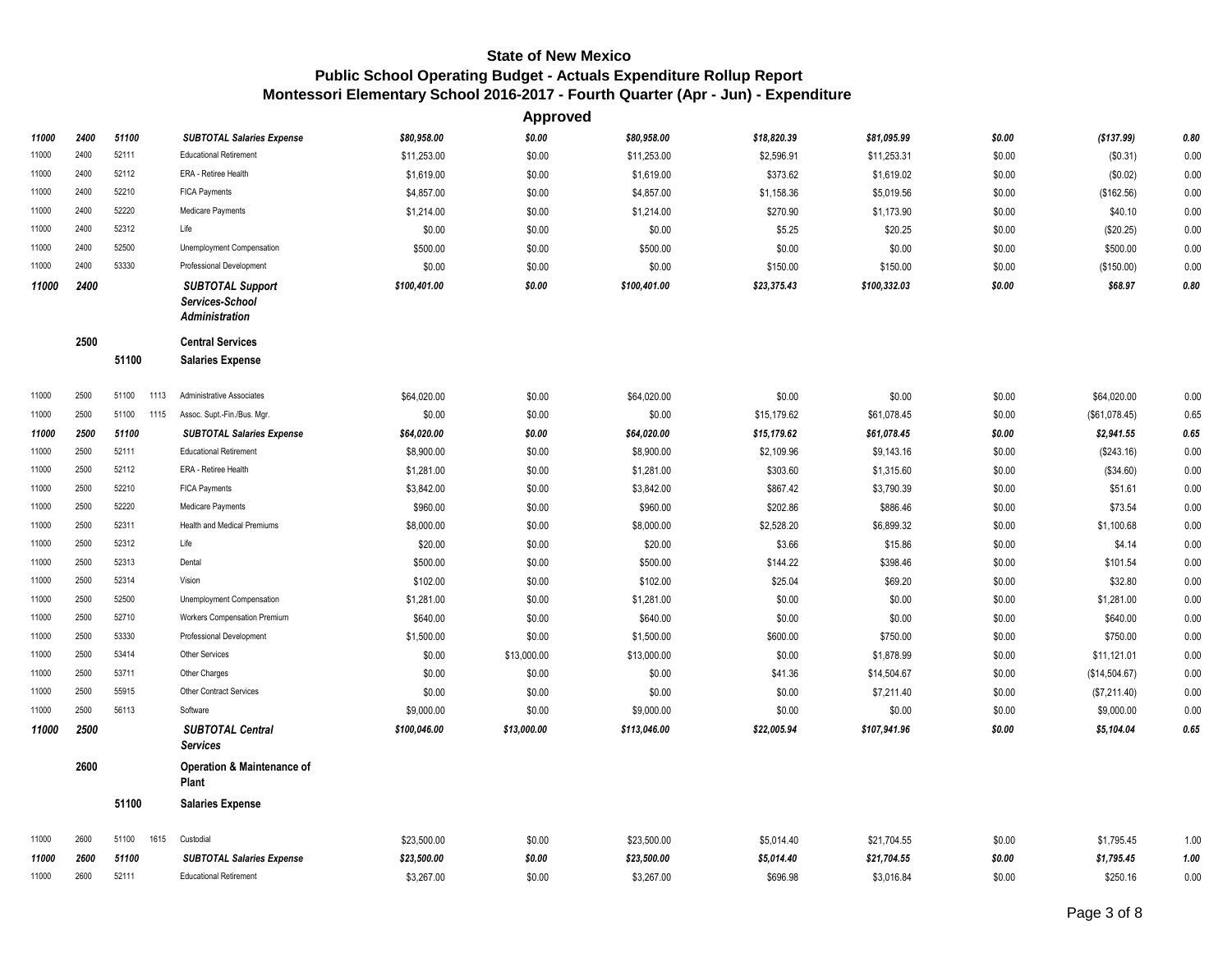|                |              |               |                                                                                                      |                | <b>Approved</b> |                |              |                |        |               |       |
|----------------|--------------|---------------|------------------------------------------------------------------------------------------------------|----------------|-----------------|----------------|--------------|----------------|--------|---------------|-------|
| 11000          | 2600         | 52112         | ERA - Retiree Health                                                                                 | \$470.00       | \$0.00          | \$470.00       | \$100.29     | \$434.09       | \$0.00 | \$35.91       | 0.00  |
| 11000          | 2600         | 52210         | FICA Payments                                                                                        | \$1,504.00     | \$0.00          | \$1,504.00     | \$228.21     | \$999.34       | \$0.00 | \$504.66      | 0.00  |
| 11000          | 2600         | 52220         | Medicare Payments                                                                                    | \$353.00       | \$0.00          | \$353.00       | \$53.37      | \$233.73       | \$0.00 | \$119.27      | 0.00  |
| 11000          | 2600         | 52311         | Health and Medical Premiums                                                                          | \$8,000.00     | \$0.00          | \$8,000.00     | \$2,737.53   | \$10,451.37    | \$0.00 | (\$2,451.37)  | 0.00  |
| 11000          | 2600         | 52312         | Life                                                                                                 | \$19.00        | \$0.00          | \$19.00        | \$0.00       | \$0.00         | \$0.00 | \$19.00       | 0.00  |
| 11000          | 2600         | 52313         | Dental                                                                                               | \$135.00       | \$0.00          | \$135.00       | \$132.40     | \$556.08       | \$0.00 | (\$421.08)    | 0.00  |
| 11000          | 2600         | 52314         | Vision                                                                                               | \$0.00         | \$0.00          | \$0.00         | \$23.00      | \$101.20       | \$0.00 | (\$101.20)    | 0.00  |
| 11000          | 2600         | 53711         | Other Charges                                                                                        | \$0.00         | \$25,000.00     | \$25,000.00    | \$3,309.28   | \$17,636.49    | \$0.00 | \$7,363.51    | 0.00  |
| 11000          | 2600         | 54312         | Maintenance & Repair - Buildings and<br>Grounds                                                      | \$5,000.00     | \$0.00          | \$5,000.00     | \$4,108.35   | \$14,949.96    | \$0.00 | (\$9,949.96)  | 0.00  |
| 11000          | 2600         | 54313         | Maintenance & Repair - Vehicles                                                                      | \$0.00         | \$0.00          | \$0.00         | \$0.00       | \$750.00       | \$0.00 | (\$750.00)    | 0.00  |
| 11000          | 2600         | 54411         | Electricity                                                                                          | \$30,000.00    | \$0.00          | \$30,000.00    | \$7,303.55   | \$31,842.51    | \$0.00 | (\$1,842.51)  | 0.00  |
| 11000          | 2600         | 54412         | Natural Gas (Buildings)                                                                              | \$22,000.00    | \$0.00          | \$22,000.00    | \$316.23     | \$2,653.79     | \$0.00 | \$19,346.21   | 0.00  |
| 11000          | 2600         | 54415         | Water/Sewage                                                                                         | \$15,000.00    | \$0.00          | \$15,000.00    | \$4,259.09   | \$15,076.85    | \$0.00 | (\$76.85)     | 0.00  |
| 11000          | 2600         | 54416         | <b>Communication Services</b>                                                                        | \$18,000.00    | \$0.00          | \$18,000.00    | \$8,137.56   | \$39,313.26    | \$0.00 | (\$21,313.26) | 0.00  |
| 11000          | 2600         | 54610         | Rental - Land and Buildings                                                                          | \$335,000.00   | \$0.00          | \$335,000.00   | \$50,524.96  | \$321,013.79   | \$0.00 | \$13,986.21   | 0.00  |
| 11000          | 2600         | 55200         | Property/Liability Insurance                                                                         | \$55,000.00    | \$0.00          | \$55,000.00    | \$0.00       | \$59,322.13    | \$0.00 | (\$4,322.13)  | 0.00  |
| 11000          | 2600         |               | <b>SUBTOTAL Operation &amp;</b><br><b>Maintenance of Plant</b>                                       | \$517,248.00   | \$25,000.00     | \$542,248.00   | \$86,945.20  | \$540,055.98   | \$0.00 | \$2,192.02    | 1.00  |
| 11000          | 2000         |               | <b>SUBTOTAL Support</b><br><b>Services</b>                                                           | \$937,716.00   | \$130,000.00    | \$1,067,716.00 | \$225,921.14 | \$1,059,578.16 | \$0.00 | \$8,137.84    | 7.85  |
| 11000<br>14000 |              |               | <b>TOTAL Operational</b><br><b>Total Instructional</b><br><b>Materials Sub-Fund</b>                  | \$2,566,318.00 | \$109,684.00    | \$2,676,002.00 | \$671,115.68 | \$2,661,374.17 | \$0.00 | \$14,627.83   | 47.77 |
| 14000          | 1000<br>1000 | 56111         | Instruction<br>Instructional Materials Cash - 50%<br>Textbooks                                       | \$82,394.00    | (\$3,135.00)    | \$79,259.00    | \$696.76     | \$65,242.22    | \$0.00 | \$14,016.78   | 0.00  |
| 14000          | 1000         | 56113         | Software                                                                                             | \$12,000.00    | \$0.00          | \$12,000.00    | \$0.00       | \$2,319.31     | \$0.00 | \$9,680.69    | 0.00  |
| 14000          | 1000         |               | <b>SUBTOTAL Instruction</b>                                                                          | \$94,394.00    | (\$3,135.00)    | \$91,259.00    | \$696.76     | \$67,561.53    | \$0.00 | \$23,697.47   | 0.00  |
| 14000<br>23000 |              |               | <b>TOTAL Total</b><br><b>Instructional Materials</b><br>Sub-Fund<br><b>Non-Instructional Support</b> | \$94,394.00    | ( \$3,135.00)   | \$91,259.00    | \$696.76     | \$67,561.53    | \$0.00 | \$23,697.47   | 0.00  |
|                | 1000         | 51100         | Instruction<br><b>Salaries Expense</b>                                                               |                |                 |                |              |                |        |               |       |
| 23000          | 1000         | 51100<br>1217 | Secretarial/Clerical/Technical Assistants                                                            | \$0.00         | \$0.00          | \$0.00         | \$4,300.00   | \$4,300.00     | \$0.00 | (\$4,300.00)  | 0.18  |
| 23000          | 1000         | 51100         | <b>SUBTOTAL Salaries Expense</b>                                                                     | \$0.00         | \$0.00          | \$0.00         | \$4,300.00   | \$4.300.00     | \$0.00 | (S4, 300, 00) | 0.18  |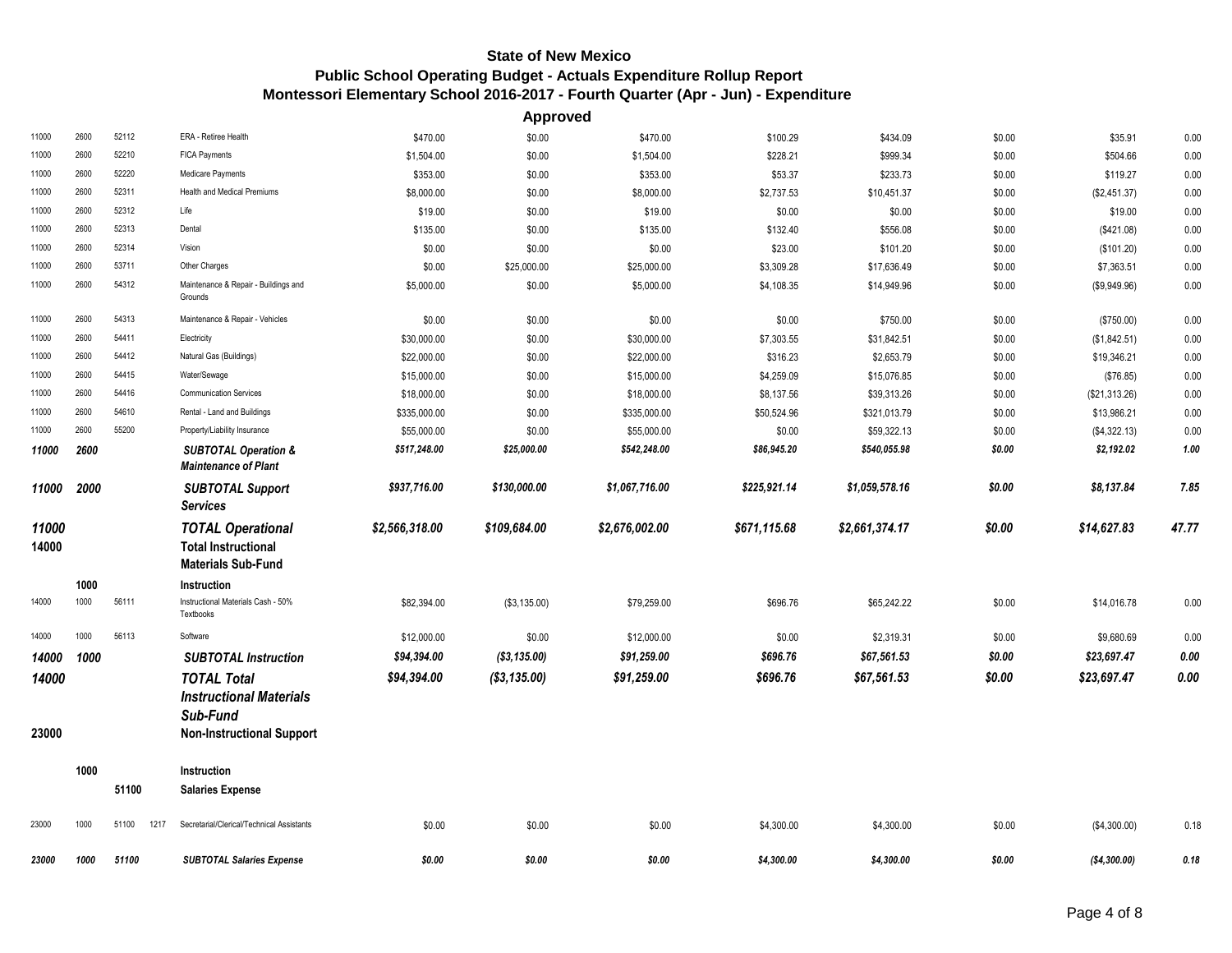**Approved**

| 23000<br>23000<br>23000<br>23000<br>23000<br>23000 | 1000<br>1000<br>1000<br>1000<br>1000 | 51300<br>51300<br>1217<br>51300<br>53711 | <b>Additional Compensation</b><br>Secretarial/Clerical/Technical Assistants<br><b>SUBTOTAL Additional</b> | \$0.00       | \$0.00      | \$0.00       |              |              |        |               |      |
|----------------------------------------------------|--------------------------------------|------------------------------------------|-----------------------------------------------------------------------------------------------------------|--------------|-------------|--------------|--------------|--------------|--------|---------------|------|
|                                                    |                                      |                                          |                                                                                                           |              |             |              |              |              |        |               |      |
|                                                    |                                      |                                          |                                                                                                           |              |             |              | \$3,800.00   | \$3,800.00   | \$0.00 | (\$3,800.00)  | 0.00 |
|                                                    |                                      |                                          | Compensation                                                                                              | \$0.00       | \$0.00      | \$0.00       | \$3,800.00   | \$3,800.00   | \$0.00 | (\$3,800.00)  | 0.00 |
|                                                    |                                      |                                          | Other Charges                                                                                             | \$250,000.00 | \$0.00      | \$250,000.00 | \$94,359.87  | \$137,690.64 | \$0.00 | \$112,309.36  | 0.00 |
|                                                    |                                      | 55817                                    | <b>Student Travel</b>                                                                                     | \$0.00       | \$19,206.00 | \$19,206.00  | \$45,530.94  | \$48,056.66  | \$0.00 | (\$28,850.66) | 0.00 |
|                                                    |                                      |                                          | <b>SUBTOTAL Instruction</b>                                                                               | \$250,000.00 | \$19,206.00 | \$269,206.00 | \$147,990.81 | \$193,847.30 | \$0.00 | \$75,358.70   | 0.18 |
|                                                    |                                      |                                          | <b>TOTAL Non-</b>                                                                                         | \$250,000.00 | \$19,206.00 | \$269,206.00 | \$147,990.81 | \$193,847.30 | \$0.00 | \$75,358.70   | 0.18 |
|                                                    |                                      |                                          | <b>Instructional Support</b>                                                                              |              |             |              |              |              |        |               |      |
| 24000                                              |                                      |                                          | <b>Federal Flow-through</b><br>Grants                                                                     |              |             |              |              |              |        |               |      |
| 24101                                              |                                      |                                          | Title I - IASA                                                                                            |              |             |              |              |              |        |               |      |
|                                                    | 1000                                 |                                          | Instruction                                                                                               |              |             |              |              |              |        |               |      |
|                                                    |                                      | 51100                                    | <b>Salaries Expense</b>                                                                                   |              |             |              |              |              |        |               |      |
| 24101                                              | 1000                                 | 51100<br>1411                            | Teachers-Grades 1-12                                                                                      | \$38,525.00  | \$0.00      | \$38,525.00  | \$19,426.21  | \$38,524.69  | \$0.00 | \$0.31        | 0.80 |
| 24101                                              | 1000                                 | 51100                                    | <b>SUBTOTAL Salaries Expense</b>                                                                          | \$38,525.00  | \$0.00      | \$38,525.00  | \$19,426.21  | \$38,524.69  | \$0.00 | \$0.31        | 0.80 |
| 24101                                              | 1000                                 | 52111                                    | <b>Educational Retirement</b>                                                                             | \$0.00       | \$5,980.00  | \$5,980.00   | \$5,980.00   | \$5,980.00   | \$0.00 | \$0.00        | 0.00 |
| 24101                                              | 1000                                 | 52112                                    | ERA - Retiree Health                                                                                      | \$0.00       | \$500.00    | \$500.00     | \$500.00     | \$500.00     | \$0.00 | \$0.00        | 0.00 |
| 24101                                              | 1000                                 | 52210                                    | FICA Payments                                                                                             | \$0.00       | \$2,200.00  | \$2,200.00   | \$2,200.00   | \$2,200.00   | \$0.00 | \$0.00        | 0.00 |
| 24101                                              | 1000                                 | 52220                                    | Medicare Payments                                                                                         | \$0.00       | \$500.00    | \$500.00     | \$500.00     | \$500.00     | \$0.00 | \$0.00        | 0.00 |
| 24101                                              | 1000                                 | 52311                                    | <b>Health and Medical Premiums</b>                                                                        | \$0.00       | \$2,800.00  | \$2,800.00   | \$2,800.00   | \$2,800.00   | \$0.00 | \$0.00        | 0.00 |
| 24101                                              | 1000                                 |                                          | <b>SUBTOTAL Instruction</b>                                                                               | \$38,525.00  | \$11,980.00 | \$50,505.00  | \$31,406.21  | \$50,504.69  | \$0.00 | \$0.31        | 0.80 |
| 24101                                              |                                      |                                          | <b>TOTAL Title I - IASA</b>                                                                               | \$38,525.00  | \$11,980.00 | \$50,505.00  | \$31,406.21  | \$50,504.69  | \$0.00 | \$0.31        | 0.80 |
| 24106                                              |                                      |                                          | <b>Entitlement IDEA-B</b>                                                                                 |              |             |              |              |              |        |               |      |
|                                                    | 1000                                 |                                          | Instruction                                                                                               |              |             |              |              |              |        |               |      |
|                                                    |                                      | 51100                                    | <b>Salaries Expense</b>                                                                                   |              |             |              |              |              |        |               |      |
| 24106                                              | 1000                                 | 51100<br>1412                            | Teachers- Special Education                                                                               | \$36,000.00  | \$0.00      | \$36,000.00  | \$14,256.98  | \$34,468.06  | \$0.00 | \$1,531.94    | 0.78 |
| 24106                                              | 1000                                 | 1711<br>51100                            | Instructional Assistants-Grades 1-12                                                                      | \$0.00       | \$0.00      | \$0.00       | \$0.00       | \$4,000.00   | \$0.00 | (\$4,000.00)  | 0.00 |
| 24106                                              | 1000                                 | 51100<br>1712                            | Instructional Assistants-Special Education                                                                | \$4,000.00   | \$13,880.00 | \$17,880.00  | \$0.00       | \$0.00       | \$0.00 | \$17,880.00   | 0.00 |
| 24106                                              | 1000                                 | 51100                                    | <b>SUBTOTAL Salaries Expense</b>                                                                          | \$40,000.00  | \$13,880.00 | \$53,880.00  | \$14,256.98  | \$38,468.06  | \$0.00 | \$15,411.94   | 0.78 |
| 24106                                              | 1000                                 |                                          | <b>SUBTOTAL Instruction</b>                                                                               | \$40,000.00  | \$13,880.00 | \$53,880.00  | \$14,256.98  | \$38,468.06  | \$0.00 | \$15,411.94   | 0.78 |
|                                                    | 2000                                 |                                          | <b>Support Services</b>                                                                                   |              |             |              |              |              |        |               |      |
|                                                    | 2100                                 |                                          | <b>Support Services-Students</b>                                                                          |              |             |              |              |              |        |               |      |
| 24106                                              |                                      | 53211                                    | Diagnosticians - Contracted                                                                               | \$3,000.00   | \$5,000.00  | \$8,000.00   | \$0.00       | \$2,556.46   | \$0.00 | \$5,443.54    | 0.00 |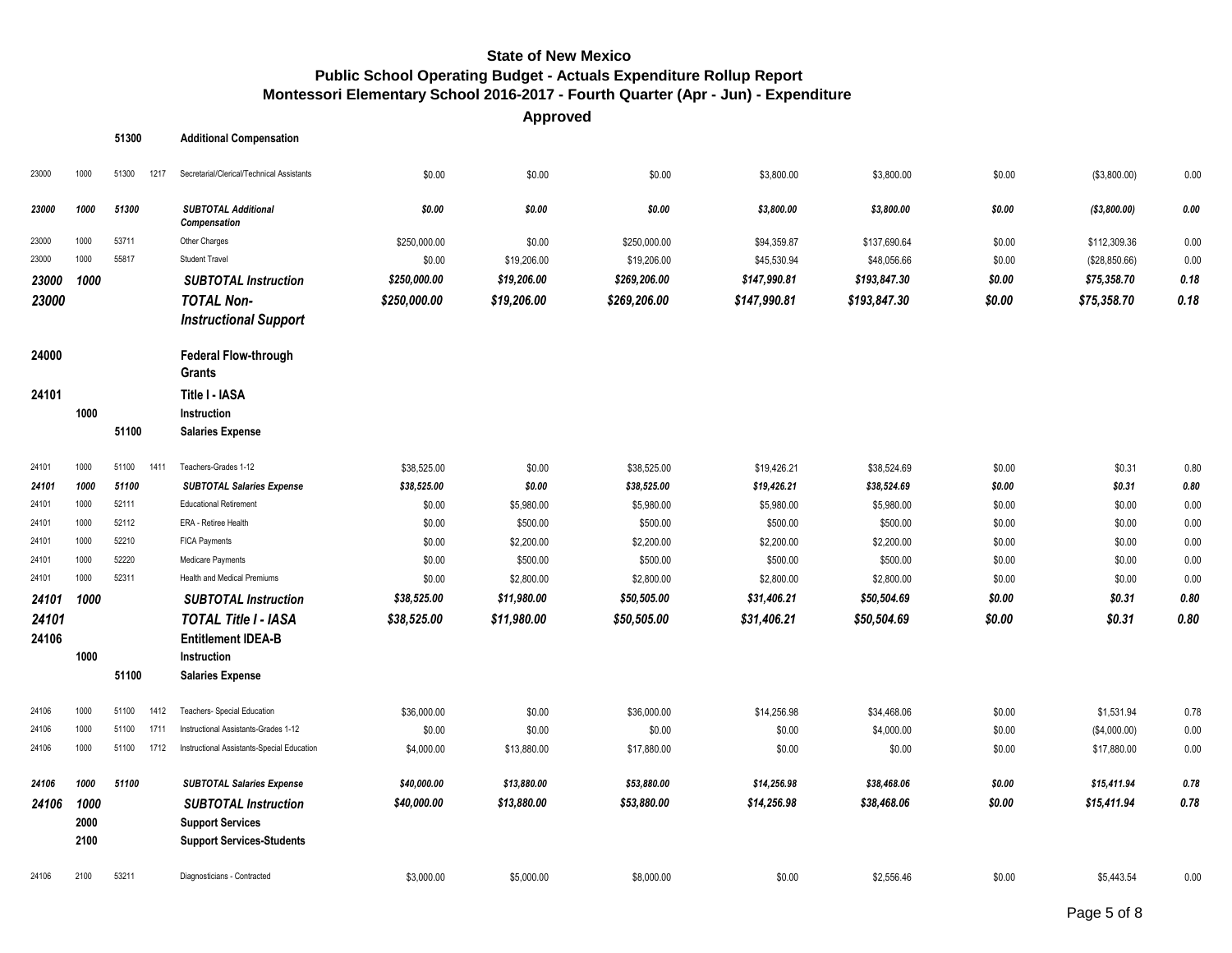|       |      |       |                                                              |             | Approved     |              |             |              |            |             |          |
|-------|------|-------|--------------------------------------------------------------|-------------|--------------|--------------|-------------|--------------|------------|-------------|----------|
| 24106 | 2100 | 53212 | Speech Therapists - Contracted                               | \$9,983.00  | \$15,000.00  | \$24,983.00  | \$0.00      | \$0.00       | \$0.00     | \$24,983.00 | 0.00     |
| 24106 | 2100 | 53213 | Occupational Therapists - Contracted                         | \$0.00      | \$15,000.00  | \$15,000.00  | \$0.00      | \$9,983.00   | \$0.00     | \$5,017.00  | 0.00     |
| 24106 | 2100 |       | <b>SUBTOTAL Support</b><br>Services-Students                 | \$12,983.00 | \$35,000.00  | \$47,983.00  | \$0.00      | \$12,539.46  | \$0.00     | \$35,443.54 | $0.00\,$ |
| 24106 | 2000 |       | <b>SUBTOTAL Support</b><br><b>Services</b>                   | \$12,983.00 | \$35,000.00  | \$47,983.00  | \$0.00      | \$12,539.46  | \$0.00     | \$35,443.54 | 0.00     |
| 24106 |      |       | <b>TOTAL Entitlement</b><br><b>IDEA-B</b>                    | \$52,983.00 | \$48,880.00  | \$101,863.00 | \$14,256.98 | \$51,007.52  | \$0.00     | \$50,855.48 | 0.78     |
| 24154 |      |       | <b>Teacher/Principal</b><br><b>Training &amp; Recruiting</b> |             |              |              |             |              |            |             |          |
|       | 1000 |       | Instruction                                                  |             |              |              |             |              |            |             |          |
| 24154 | 1000 | 53330 | Professional Development                                     | \$0.00      | \$20,575.00  | \$20,575.00  | \$0.00      | \$0.00       | \$9,000.00 | \$11,575.00 | 0.00     |
| 24154 | 1000 |       | <b>SUBTOTAL Instruction</b>                                  | \$0.00      | \$20,575.00  | \$20,575.00  | \$0.00      | \$0.00       | \$9,000.00 | \$11,575.00 | 0.00     |
| 24154 |      |       | <b>TOTAL</b>                                                 | \$0.00      | \$20,575.00  | \$20,575.00  | \$0.00      | \$0.00       | \$9,000.00 | \$11,575.00 | $0.00\,$ |
|       |      |       | <b>Teacher/Principal</b>                                     |             |              |              |             |              |            |             |          |
|       |      |       | <b>Training &amp; Recruiting</b>                             |             |              |              |             |              |            |             |          |
| 24000 |      |       | <b>TOTAL Federal Flow-</b>                                   | \$91,508.00 | \$81,435.00  | \$172,943.00 | \$45,663.19 | \$101,512.21 | \$9,000.00 | \$62,430.79 | 1.58     |
|       |      |       | through Grants                                               |             |              |              |             |              |            |             |          |
| 27000 |      |       | <b>State Flow-through</b><br><b>Grants</b>                   |             |              |              |             |              |            |             |          |
| 27107 |      |       | 2012 GOBond Student<br>Library SB-66                         |             |              |              |             |              |            |             |          |
|       | 2000 |       | <b>Support Services</b>                                      |             |              |              |             |              |            |             |          |
|       | 2200 |       | <b>Support Services-Instruction</b>                          |             |              |              |             |              |            |             |          |
| 27107 | 2200 | 56114 | Library And Audio-Visual                                     | \$4,051.00  | \$0.00       | \$4,051.00   | \$0.00      | \$0.00       | \$0.00     | \$4,051.00  | 0.00     |
| 27107 | 2200 |       | <b>SUBTOTAL Support</b><br>Services-Instruction              | \$4,051.00  | \$0.00       | \$4,051.00   | \$0.00      | \$0.00       | \$0.00     | \$4,051.00  | 0.00     |
| 27107 | 2000 |       | <b>SUBTOTAL Support</b><br><b>Services</b>                   | \$4,051.00  | \$0.00       | \$4,051.00   | \$0.00      | \$0.00       | \$0.00     | \$4,051.00  | 0.00     |
| 27107 |      |       | TOTAL 2012 GOBond<br><b>Student Library SB-66</b>            | \$4,051.00  | \$0.00       | \$4,051.00   | \$0.00      | \$0.00       | \$0.00     | \$4,051.00  | $0.00\,$ |
| 27000 |      |       | <b>TOTAL State Flow-</b>                                     | \$4,051.00  | \$0.00       | \$4,051.00   | \$0.00      | \$0.00       | \$0.00     | \$4,051.00  | 0.00     |
| 31200 |      |       | through Grants<br><b>Public School Capital</b>               |             |              |              |             |              |            |             |          |
|       |      |       | Outlay                                                       |             |              |              |             |              |            |             |          |
|       | 4000 |       | <b>Capital Outlay</b>                                        |             |              |              |             |              |            |             |          |
| 31200 | 4000 | 54610 | Rental - Land and Buildings                                  | \$0.00      | \$301,126.00 | \$301,126.00 | \$75,281.50 | \$301,126.00 | \$0.00     | \$0.00      | 0.00     |
|       |      |       |                                                              |             |              |              |             |              |            |             |          |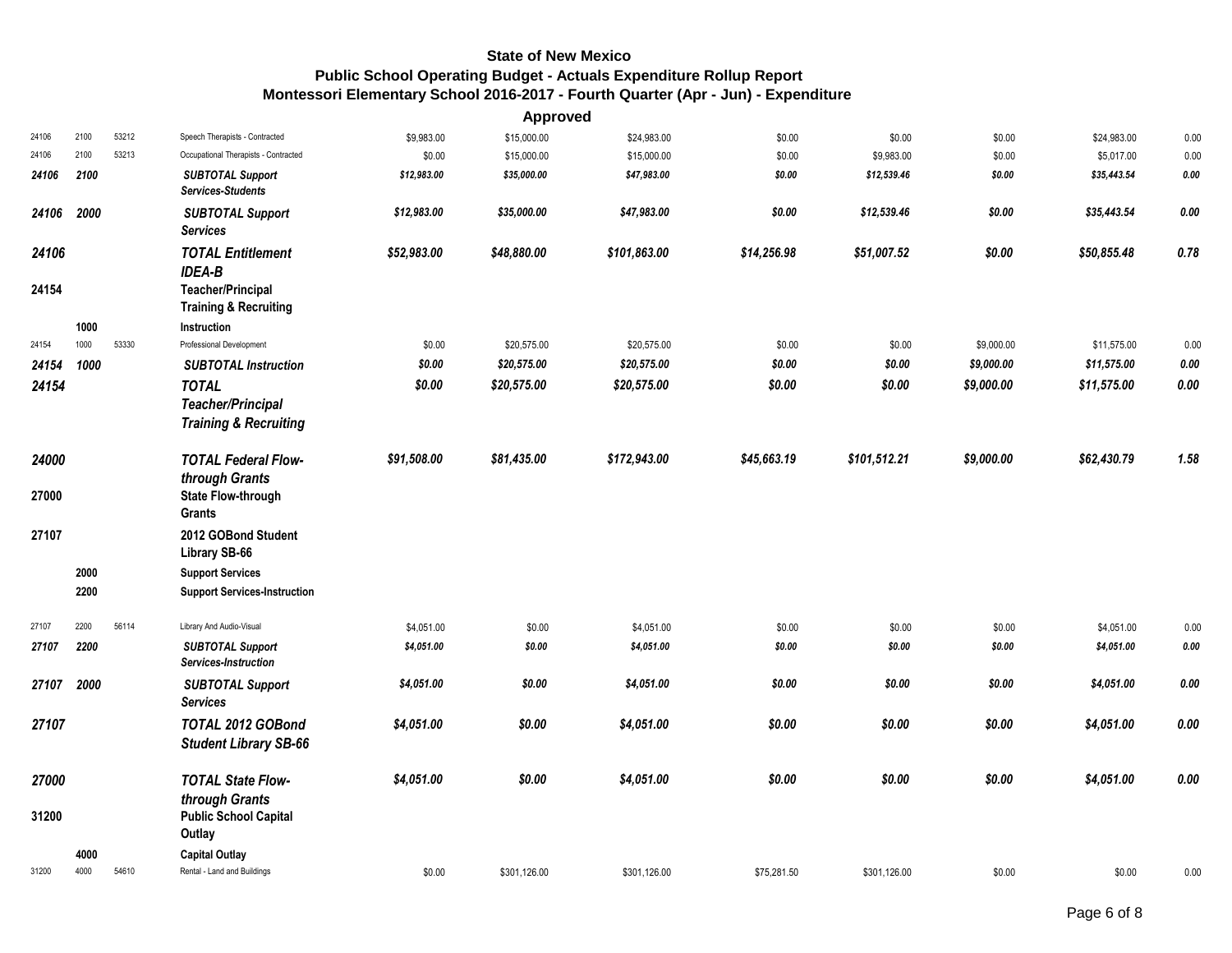|                |      |       |                                                                                                |              | <b>Approved</b> |              |             |              |        |               |      |
|----------------|------|-------|------------------------------------------------------------------------------------------------|--------------|-----------------|--------------|-------------|--------------|--------|---------------|------|
| 31200          | 4000 |       | <b>SUBTOTAL Capital</b><br>Outlay                                                              | \$0.00       | \$301,126.00    | \$301,126.00 | \$75,281.50 | \$301,126.00 | \$0.00 | \$0.00        | 0.00 |
| 31200          |      |       | <b>TOTAL Public School</b><br><b>Capital Outlay</b>                                            | \$0.00       | \$301,126.00    | \$301,126.00 | \$75,281.50 | \$301.126.00 | \$0.00 | \$0.00        | 0.00 |
| 31600          |      |       | <b>Capital Improvements HB-</b><br>33                                                          |              |                 |              |             |              |        |               |      |
|                | 4000 |       | <b>Capital Outlay</b>                                                                          |              |                 |              |             |              |        |               |      |
| 31600          | 4000 | 54311 | Maintenance & Repair -<br>Furniture/Fixtures/Equipment                                         | \$0.00       | \$100,000.00    | \$100,000.00 | \$0.00      | \$0.00       | \$0.00 | \$100,000.00  | 0.00 |
| 31600          | 4000 | 54312 | Maintenance & Repair - Buildings and<br>Grounds                                                | \$0.00       | \$300,000.00    | \$300,000.00 | \$0.00      | \$0.00       | \$0.00 | \$300,000.00  | 0.00 |
| 31600          | 4000 | 57112 | Land Improvements                                                                              | \$0.00       | \$50,000.00     | \$50,000.00  | \$0.00      | \$0.00       | \$0.00 | \$50,000.00   | 0.00 |
| 31600          | 4000 | 57331 | Fixed Assets (more than \$5,000)                                                               | \$0.00       | \$168,745.00    | \$168,745.00 | \$0.00      | \$0.00       | \$0.00 | \$168,745.00  | 0.00 |
| 31600          | 4000 | 57332 | Supply Assets (\$5,000 or less)                                                                | \$0.00       | \$150,000.00    | \$150,000.00 | \$21,771.52 | \$34,401.67  | \$0.00 | \$115,598.33  | 0.00 |
| 31600          | 4000 |       | <b>SUBTOTAL Capital</b><br><b>Outlay</b>                                                       | \$0.00       | \$768,745.00    | \$768,745.00 | \$21,771.52 | \$34,401.67  | \$0.00 | \$734,343.33  | 0.00 |
| 31600<br>31700 |      |       | <b>TOTAL Capital</b><br><b>Improvements HB-33</b><br><b>Capital Improvements SB-</b><br>9      | \$0.00       | \$768,745.00    | \$768,745.00 | \$21,771.52 | \$34,401.67  | \$0.00 | \$734,343.33  | 0.00 |
|                | 4000 |       | <b>Capital Outlay</b>                                                                          |              |                 |              |             |              |        |               |      |
| 31700          | 4000 | 57331 | Fixed Assets (more than \$5,000)                                                               | \$56,794.00  | \$0.00          | \$56,794.00  | \$0.00      | \$0.00       | \$0.00 | \$56,794.00   | 0.00 |
| 31700          | 4000 |       | <b>SUBTOTAL Capital</b><br><b>Outlay</b>                                                       | \$56,794.00  | \$0.00          | \$56,794.00  | \$0.00      | \$0.00       | \$0.00 | \$56,794.00   | 0.00 |
| 31700<br>31701 |      |       | <b>TOTAL Capital</b><br><b>Improvements SB-9</b><br><b>Capital Improvements SB-</b><br>9 Local | \$56,794.00  | \$0.00          | \$56,794.00  | \$0.00      | \$0.00       | \$0.00 | \$56,794.00   | 0.00 |
|                | 4000 |       | <b>Capital Outlay</b>                                                                          |              |                 |              |             |              |        |               |      |
| 31701          | 4000 | 54315 | Maintenance & Repair -<br>Bldgs/Grnds/Equipment (SB-9)                                         | \$0.00       | \$0.00          | \$0.00       | \$5,542.89  | \$57,608.67  | \$0.00 | (\$57,608.67) | 0.00 |
| 31701          | 4000 | 56118 | General Supplies and Materials                                                                 | \$10,000.00  | \$0.00          | \$10,000.00  | \$0.00      | \$0.00       | \$0.00 | \$10,000.00   | 0.00 |
| 31701          | 4000 | 57112 | Land Improvements                                                                              | \$5,000.00   | \$0.00          | \$5,000.00   | \$0.00      | \$0.00       | \$0.00 | \$5,000.00    | 0.00 |
| 31701          | 4000 | 57200 | <b>Buildings Purchase</b>                                                                      | \$70,000.00  | \$0.00          | \$70,000.00  | \$0.00      | \$0.00       | \$0.00 | \$70,000.00   | 0.00 |
| 31701          | 4000 | 57312 | <b>Buses</b>                                                                                   | \$161,000.00 | \$0.00          | \$161,000.00 | \$0.00      | \$0.00       | \$0.00 | \$161,000.00  | 0.00 |
| 31701          | 4000 | 57332 | Supply Assets (\$5,000 or less)                                                                | \$47,000.00  | \$0.00          | \$47,000.00  | \$0.00      | \$40,008.37  | \$0.00 | \$6,991.63    | 0.00 |
| 31701          | 4000 |       | <b>SUBTOTAL Capital</b><br>Outlay                                                              | \$293,000.00 | \$0.00          | \$293,000.00 | \$5,542.89  | \$97,617.04  | \$0.00 | \$195,382.96  | 0.00 |